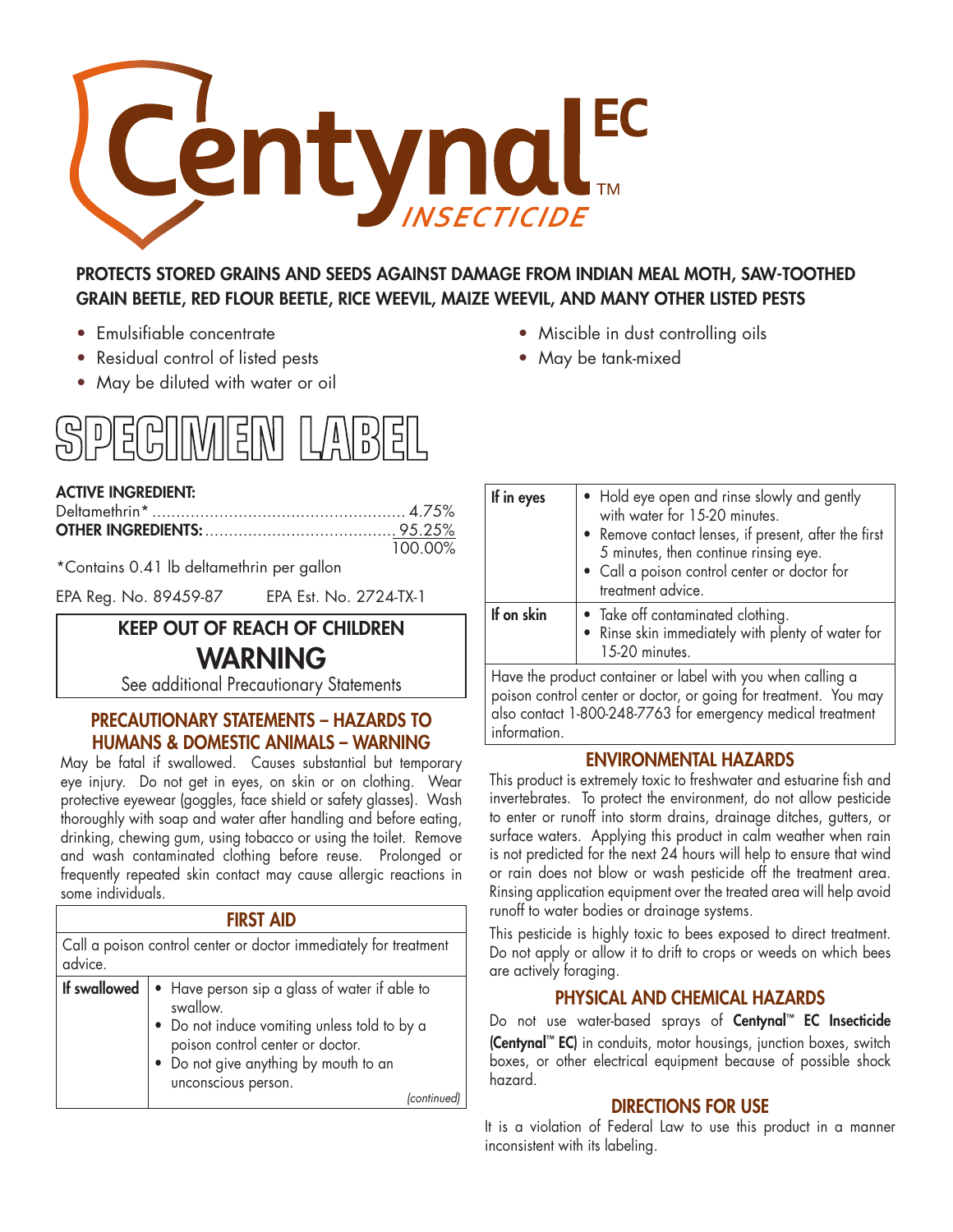### PRODUCT INFORMATION

Centynal™ EC is an emulsifiable concentrate insecticide for use both indoors and outdoors for effective knockdown and residual control of listed pests. Also for use on stored grains and for treating empty bins and warehouses for stored product pest control. Centynal™ EC provides effective knockdown and control of listed adults and larvae.

Mixing Instructions: Mix Centynal™ EC with water and apply using a hand pressurized or power operated sprayer. For outdoor broadcast application, apply as a fine or coarse spray using suitable equipment.

#### Dilution Instructions:

- Add half the water to the spray tank
- Add Centynal™ EC as specified in the appropriate application rates table
- Agitate well to insure proper mixing
- Add the remaining water slowly

Note: Re-agitation of spray dilution may be required if left overnight. It is recommended that water be used as the diluent for applications in non-commodity treatments. Use a mixed dilution within 48 hours of preparing.

Tank Mixing: Centynal™ EC may be tank-mixed with other currently registered pesticides unless prohibited by the tank-mix partner label. To check for product compatibility, a small volume mixing test with other products is recommended. The more restrictive label will apply when tank-mixing.

#### STORED GRAIN

For use to control adult and accessible stages of larvae of listed insect pests including, lesser grain borers, larger grain borers, Angoumois grain moths, Indian meal moths, tobacco moths, dermestids, and bean weevils; also to suppress populations of granary weevils, rice weevils, maize weevils, saw-toothed grain beetles, red flour beetles, and confused flour beetles.

In instances of high weevil complex pressure or suspected tolerance, the use of piperonyl butoxide (PBO) synergist may be used as a tank mix partner. Use PBO at a ratio of 1 part Centynal™ EC to 1.5 parts PBO. Centynal™ EC may be tank-mixed with other pesticide products such as Pyronyl™ Crop spray. The more stringent label will apply when tank-mixing

Directions for Treatment: Dilute Centynal™ EC with water or approved dust controlling oils, mineral or soybean oils and apply to the moving grain stream as a coarse spray to provide a concentration of 0.5 ppm - 1 ppm of Centynal™ EC on the grain.

For applications with water, use  $3 - 5$  gallons of liquid per 1,000 bushels of grain. Use more or less dilution volume depending on the situation but ensure that uniform coverage is obtained. For rough rice, use 10 gallons of water per 1,000 bushels. Maintain agitation before and during application. Use a mixed dilution within 48 hours of preparing.

Re-agitation of spray dilution may be required if left overnight.

When using oils as a diluent, follow the oil manufacturers' recommendations. For best results, apply the solution as uniformly as possible as the grain is placed into storage.

For stored grain, apply Centynal™ EC in solution at the labeled rate of 3 - 5 gallons of dilution per 1,000 bushels to achieve a  $0.5 - 1$  ppm concentration of **Centynal**<sup>™</sup> EC.

Apply at rates as shown in the tables below: AMOUNT OF CENTYNAL™ EC/1000 BUSHELS

| AMOUNT OF CENTINAL EC/TUUU DUSHELS |       |                          |       |                          |                   |                |  |
|------------------------------------|-------|--------------------------|-------|--------------------------|-------------------|----------------|--|
| <b>OF GRAIN</b>                    |       |                          |       |                          |                   |                |  |
| <b>Commodity</b>                   |       | Centynal <sup>™</sup> EC |       | Centynal <sup>™</sup> EC | <b>Gallons</b> of | Liters of      |  |
|                                    |       | Treatment at 0.5 ppm     |       | Treatment at 1 ppm       | <b>Diluent</b>    | <b>Diluent</b> |  |
|                                    | fl oz | ml                       | fl oz | ml                       |                   |                |  |
| Barley                             | 7.75  | 229                      | 15.50 | 458                      | $3 - 5$           | $11.3 - 19$    |  |
| Corn                               | 9     | 266                      | 18    | 532                      | $3 - 5$           | $11.3 - 19$    |  |
| Oats                               | 5.15  | 152                      | 10.30 | 304                      | $3 - 5$           | $11.3 - 19$    |  |
| Popcorn                            | 9     | 266                      | 18    | 532                      | $3 - 5$           | $11.3 - 19$    |  |
| Rice                               | 7.20  | 212                      | 14.40 | 424                      | $3 - 5$           | $11.3 - 19$    |  |
| <u>Rye</u>                         | 9     | 266                      | 18    | 532                      | $3 - 5$           | $11.3 - 19$    |  |
| Sorghum<br>(milo)                  | 8     | 236                      | 16    | 472                      | $3 - 5$           | $11.3 - 19$    |  |
| Wheat                              | 9.6   | 283                      | 19.20 | 566                      | $3 - 5$           | $11.3 - 19$    |  |

| AMOUNT OF CENTYNAL™ EC/TON OF GRAIN |                             |    |                            |     |                             |                                  |  |
|-------------------------------------|-----------------------------|----|----------------------------|-----|-----------------------------|----------------------------------|--|
| Commodity                           | Centynal™ EC @<br>$0.5$ ppm |    | Centynal <sup>™</sup> EC @ | ppm | Ounces of<br><b>Diluent</b> | Milliliters of<br><b>Diluent</b> |  |
|                                     | fl oz                       | ml | fl oz                      | ml  | $13 - 21$                   | $384 - 630$                      |  |
| Barley                              | 0.34                        | 10 | 0.68                       | 20  | $13 - 21$                   | $384 - 630$                      |  |
| Corn                                | 0.34                        | 10 | 0.68                       | 20  | $13 - 21$                   | $384 - 630$                      |  |
| Oats                                | 0.34                        | 10 | 0.68                       | 20  | $13 - 21$                   | $384 - 630$                      |  |
| Popcorn                             | 0.34                        | 10 | 0.68                       | 20  | 13 – 21                     | $384 - 630$                      |  |
| Rice                                | 0.34                        | 10 | 0.68                       | 20  | 13 – 21                     | $384 - 630$                      |  |
| Rye                                 | 0.34                        | 10 | 0.68                       | 20  | $13 - 21$                   | $384 - 630$                      |  |
| Sorghum<br>(milo)                   | 0.34                        | 10 | 0.68                       | 20  | $13 - 21$                   | $384 - 630$                      |  |
| Wheat                               | 0.34                        | 10 | 0.68                       | 20  | $13 - 21$                   | $384 - 630$                      |  |

#### SEED TREATMENT

Apply Centynal<sup>™</sup> EC to protect stored grain seed against injury from stored grain insects listed. Clean and treat seed storage areas prior to storage. If seed is infested, fumigate\*\* to control existing populations and apply **Centynal™ EC** for residual protection. Centynal<sup>™</sup> EC may also be used in conjunction with registered fungicides or other insecticide seed protectants, to protect barley, corn, oats, popcorn, rice, rye, sorghum and wheat seeds during the seed treating process, and prior to bagging or placing in bulk seed storage at the rate of 0.5 – 1 ppm. When treating seed with other pesticide products, properly tag the treated seed indicating: "Do not use the seed for food, feed, or oil purposes." Seed treated with Centynal<sup>™</sup> EC alone is considered grain.

\*\*Fumigate with EPA-registered fumigant according to manufacturer's label recommendations.

#### GRAIN BINS AND WAREHOUSES

Dilute 0.25 – 1.5 fl oz of **Centynal™ EC** with water to make 1 gallon of solution. Before storing or handling grain, apply finished spray to equipment, wall and floor surfaces of grain bins and warehouses at the rate of 1 gallon per 1,000 sq ft but do not allow runoff to occur. Apply after bins and buildings have been thoroughly cleaned. If infestations are severe or there are areas that are difficult to treat with a conventional spray, fumigation is recommended with an EPAregistered fumigant.

Use **Centynal™ EC** as a perimeter treatment to prevent infestation of these structures. Apply to areas where listed pests are seen or may find entrance. Treat a band of soil or turf up to 6-10 feet wide around and adjacent to structures and treat the foundation to a height of 2 to 3 feet. Mix  $0.25 - 1.5$  fl oz of Centynal™ EC with water to make 1 gallon of solution. Apply as a coarse spray at a rate of 1 gallon per 1,000 sq ft. Thoroughly and uniformly wet the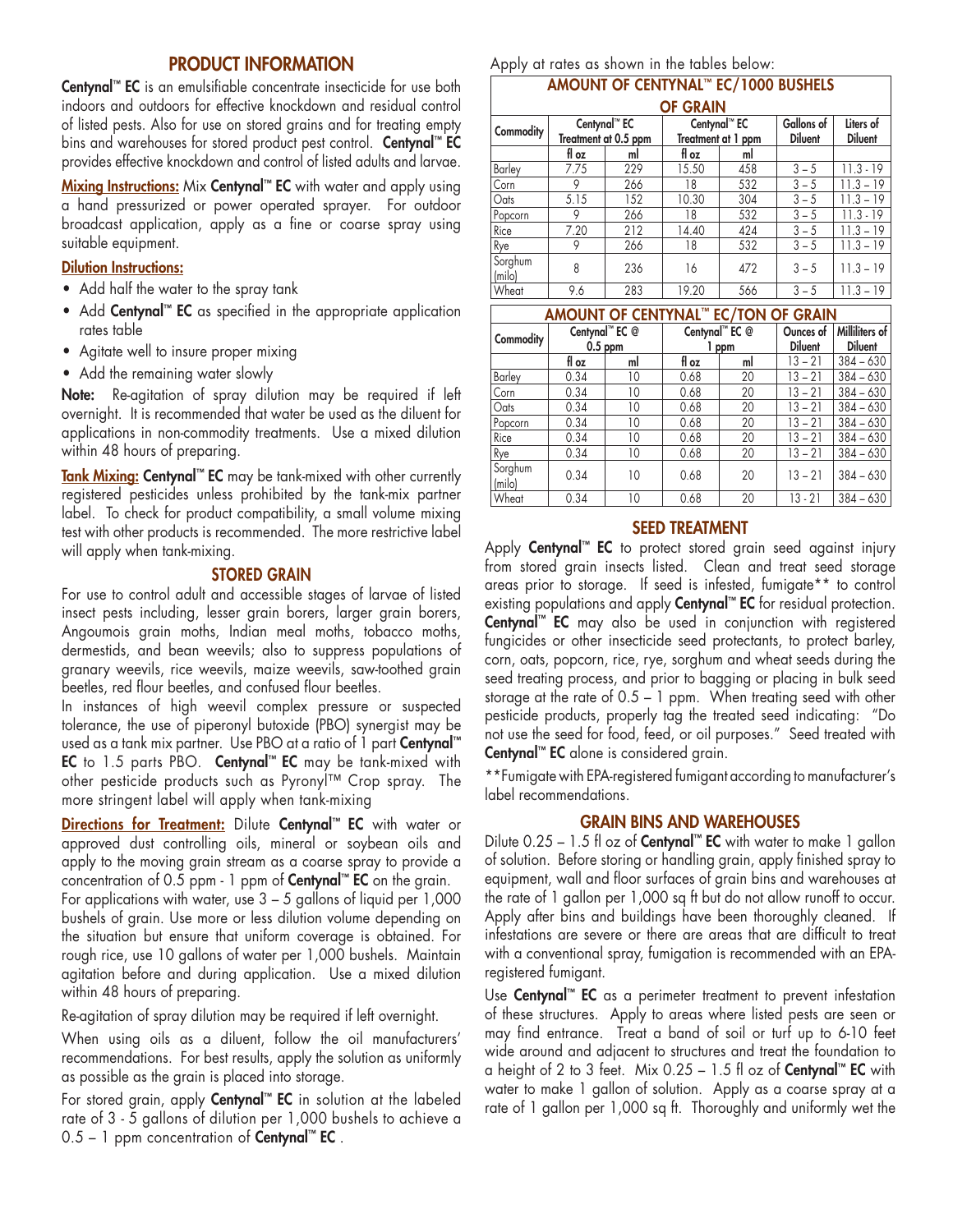barrier area but do not allow runoff to occur.

### PEST CONTROL OUTDOORS

Apply Centynal™ EC as a perimeter treatment, residual spray or broadcast application to lawns, grounds and ornamental plantings. Apply as a perimeter treatment or residual spray around non-residential settings. Begin treatments at the first sighting of listed pests.

Residual Spray: Apply Centynal™ EC as a coarse low-pressure spray diluted in water at the rate of 0.75 to 1.5 fl oz to surfaces of buildings, porches, screens, window frames, eaves, patios, refuse dumps, garages and lawns.

Perimeter Treatments: For best results, apply Centynal™ EC to areas where listed pests are seen and may find entrance. Treat a band of soil or turf up to 6-10 feet wide around and adjacent to buildings and treat the building foundation to a height of 2 to 3 feet. Apply as a coarse spray at the rate of 0.25 to 1.5 fl oz of Centynal™ EC in sufficient amount of water. (See Mixing Directions for Perimeter Application below). Use an adequate volume to thoroughly and uniformly wet the barrier area but do not allow runoff to occur.

| MIXING DIRECTIONS FOR CENTYNAL™ EC OUTDOOR PERIMETER APPLICATION                    |                                                    |                                                                                        |                                                |                                |                                                |                                |                                                |                                |
|-------------------------------------------------------------------------------------|----------------------------------------------------|----------------------------------------------------------------------------------------|------------------------------------------------|--------------------------------|------------------------------------------------|--------------------------------|------------------------------------------------|--------------------------------|
| CENTYNAL <sup>™</sup> EC DILUTION (0.25 fl oz/1000 sq ft)                           |                                                    |                                                                                        |                                                |                                |                                                |                                |                                                |                                |
| <b>Tank Size</b>                                                                    | 15 Gallons                                         |                                                                                        | 25 Gallons                                     |                                | 50 Gallons                                     |                                | 100 Gallons                                    |                                |
| <b>Finished Spray:</b><br>Gallons/1,000<br>sq ft                                    | Centynal <sup>™</sup> EC<br>Per Tank<br>(fl $oz$ ) | <b>Structures Per</b><br>Tank*                                                         | Centynal <sup>™</sup> EC<br>Per Tank<br>(H oz) | <b>Structures Per</b><br>Tank* | Centynal <sup>™</sup> EC<br>Per Tank<br>(H oz) | <b>Structures Per</b><br>Tank* | Centynal <sup>™</sup> EC<br>Per Tank<br>(f oz) | <b>Structures Per</b><br>Tank* |
|                                                                                     | 3.75                                               | 15                                                                                     | 6.25                                           | 25                             | 12.50                                          | 50                             | 25.00                                          | 100                            |
| 3                                                                                   | 1.25                                               | 5                                                                                      | 2.08                                           | 8                              | 4.17                                           | 16                             | 8.33                                           | 33                             |
| 5                                                                                   | 0.75                                               | 3                                                                                      | .25                                            | 5                              | 2.50                                           | 10                             | 5.00                                           | 20                             |
| 10                                                                                  | 0.37                                               | 1.5                                                                                    | 0.63                                           | 2.5                            | 1.25                                           | 5                              | 2.50                                           | 10                             |
|                                                                                     |                                                    | *Based on Centynal <sup>™</sup> EC applied at 0.25 fl oz per 1,000 sq ft per structure |                                                |                                |                                                |                                |                                                |                                |
| CENTYNAL <sup>™</sup> EC DILUTION (1 fl oz/1000 sq ft)                              |                                                    |                                                                                        |                                                |                                |                                                |                                |                                                |                                |
| <b>Tank Size</b>                                                                    | 15 Gallons                                         |                                                                                        | 25 Gallons                                     |                                | 50 Gallons                                     |                                | 100 Gallons                                    |                                |
| <b>Finished Spray:</b><br>Gallons/1,000<br>sq ft                                    | Centynal <sup>™</sup> EC<br>Per Tank<br>(H oz)     | <b>Structures Per</b><br>Tank*                                                         | Centynal <sup>™</sup> EC<br>Per Tank<br>(H oz) | <b>Structures Per</b><br>Tank* | Centynal <sup>™</sup> EC<br>Per Tank<br>(H oz) | <b>Structures Per</b><br>Tank* | Centynal <sup>™</sup> EC<br>Per Tank<br>(H oz) | <b>Structures Per</b><br>Tank* |
|                                                                                     | 15.0                                               | 15                                                                                     | 25.0                                           | 25                             | 50.0                                           | 50.0                           | 100.0                                          | 100.0                          |
| 3                                                                                   | 5.0                                                | 5                                                                                      | 8.4                                            | 8.3                            | 16.7                                           | 16.7                           | 33.3                                           | 33.3                           |
| 5                                                                                   | 3.0                                                | 3                                                                                      | 5.0                                            | 5                              | 10.0                                           | 10.0                           | 20.0                                           | 20.0                           |
| 10                                                                                  | 1.5                                                | 1.5                                                                                    | 2.5                                            | 2.5                            | 5.0                                            | 5                              | 10.0                                           | 10.0                           |
| *Based on Centynal <sup>™</sup> EC applied at 1 fl oz per 1,000 sq ft per structure |                                                    |                                                                                        |                                                |                                |                                                |                                |                                                |                                |

Do not apply **Centynal™ EC** until the location of heating or air conditioning ducts, vents, water and sewer lines and electrical conduits are identified. Once known, applications may be made around these structures, however, be careful to avoid contamination of these structures and airways. Do not apply through any type of irrigation system. Do not water the treated area to the point or runoff. Do not make applications during rain.